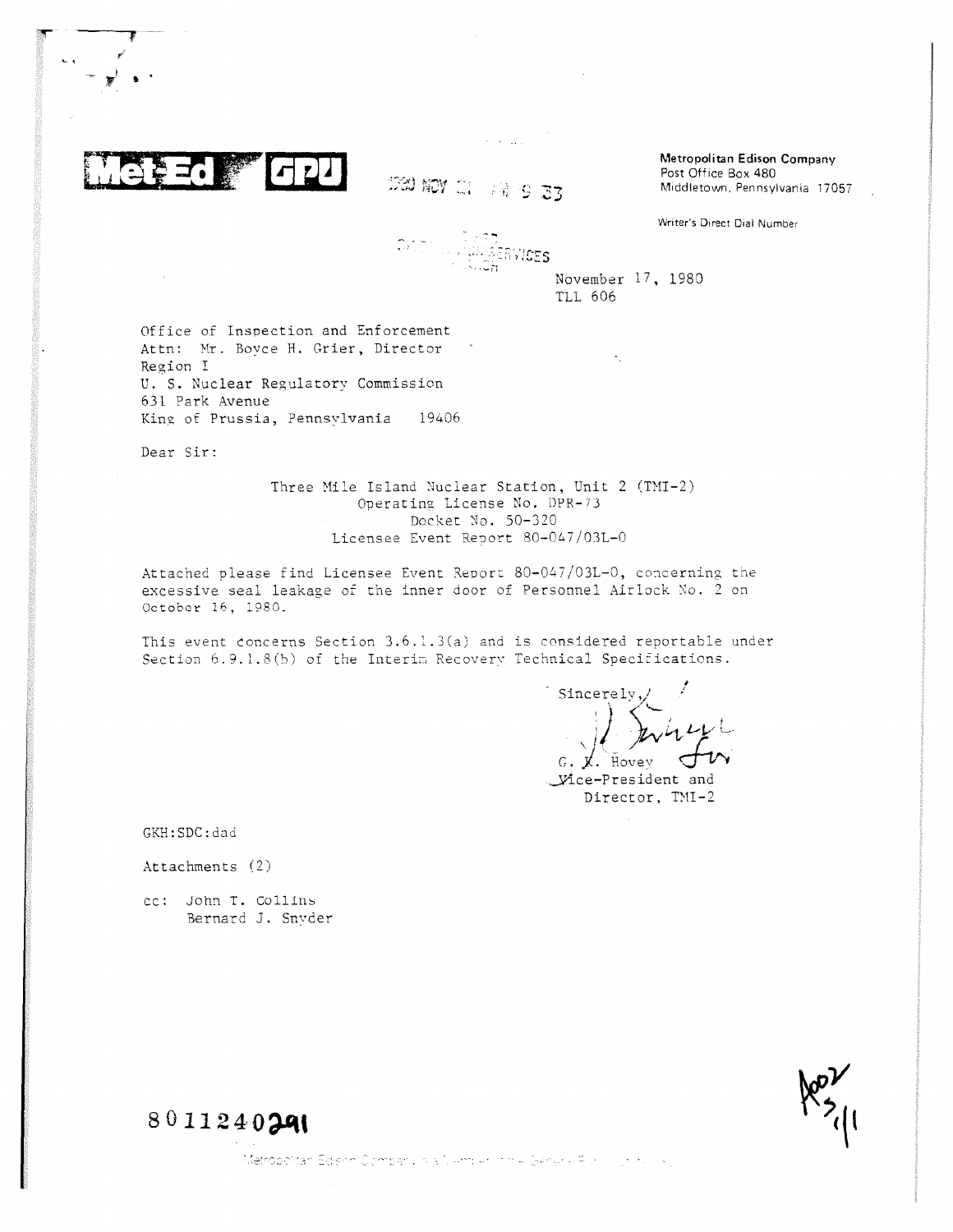| NRC FORM 366<br>$(7-77)$<br>LICENSEE EVENT REPORT                                                                                                                                                                                                         | <b>J. S. C. Louis And Acultain ORY COMMISSION</b><br>TLL 606<br>Attachment l                                         |    |
|-----------------------------------------------------------------------------------------------------------------------------------------------------------------------------------------------------------------------------------------------------------|----------------------------------------------------------------------------------------------------------------------|----|
| CONTROL BLOCK:<br>$\mathbf{1}$                                                                                                                                                                                                                            | (PLEASE PRINT OR TYPE ALL REQUIRED INFORMATION)                                                                      |    |
| $\circ$<br>$\circ$<br>0<br>$\overline{0}$                                                                                                                                                                                                                 | $\overline{0}$<br>$\mathbf{0}$<br>$\left(3\right)$<br>$\circ$<br>-5)                                                 |    |
| CON T<br>REPORT<br>[0 0 0 3 2]<br>$\overline{0}$<br>-5<br>0<br>(6)<br>-1<br>SOURCE.<br>EVENT DESCRIPTION AND PROBABLE CONSEQUENCES (10)<br>On October 16, 1980, subsequent to the 3rd Reactor Building entry, the doors of the<br>$\mathbf{2}$<br>$\circ$ | 0.0011011680<br>(9)                                                                                                  |    |
| $\Omega$<br>$\mathbf{3}$                                                                                                                                                                                                                                  | Personnel Airlock (PAL) No. 2 were leak tested. The inner door failed and was declared                               |    |
| inoperable at 2205 hours per the Action Statement of T.S. 3.6.1.3. After corrective<br>4.<br>0                                                                                                                                                            |                                                                                                                      |    |
| action as described below, the inner door was returned to an operable status at 1615<br>5<br>$\circ$                                                                                                                                                      |                                                                                                                      |    |
| 6<br>0                                                                                                                                                                                                                                                    | hours on October 17, 1980. This event was not a violation of T.S. 3.6.1.3 but is report-                             |    |
| 0                                                                                                                                                                                                                                                         | ed under Section 6.9.1.9(b). This event had no effect on the plant, its operation, or                                |    |
| the health and safety of the public.                                                                                                                                                                                                                      |                                                                                                                      |    |
| CAUSE<br>SYSTEM<br>CAUSE<br>CODE<br>SUBCODE<br>CODE<br>Ε<br>12<br><b>SEQUENTIAL</b><br>REPORT NO<br>EVENT YEAR                                                                                                                                            | COMP<br>VALVE<br>COMPONENT CODE<br>SUBCODE<br>SUBCODE<br>16<br>18<br>REVISION<br>OCCURRENCE<br>AEPORT<br>соре<br>vpr |    |
| LER RO<br>EFFECT<br><b>FUTURE</b><br>ACTION<br>SHUTDCV.<br>METHOD<br>$HOWRS$ (22)<br><b>TAKEN</b><br>$\circ$<br>CAUSE DESCRIPTION AND CORRECTIVE ACTIONS (27)                                                                                             | 0.<br>NPRD-4<br>ATTACHMENT<br>PRIME COMP<br>- SUPPLIER<br>FORM SUB.                                                  |    |
| Apparently, some foreign material on the sealing surface prevented an adequate seal.                                                                                                                                                                      |                                                                                                                      |    |
| The inner door was opened on <u>October</u>                                                                                                                                                                                                               | 1980<br>the sealing surfaces cleaned, and leak                                                                       |    |
| rate tested satisfactorily.                                                                                                                                                                                                                               |                                                                                                                      |    |
| з.                                                                                                                                                                                                                                                        |                                                                                                                      |    |
| 4.<br>a.<br>-9<br>METHOD OF<br>FACILITY<br>(30)                                                                                                                                                                                                           |                                                                                                                      |    |
| <b>ELPOWER</b><br>DISCOVERY<br><b>STATUS</b><br>OTHER STATUS<br>$\Omega$<br>0<br>B<br>0.<br>'29<br>Recovery Mode<br>5<br>12<br>44<br>45<br>O.<br>م و                                                                                                      | (32)<br>DISCOVERY DESCRIPTION<br>Operator Observation<br>31)<br>46                                                   | яń |
| CONTENT<br><b>ACTIVITY</b><br>AMOUNT OF ACTIVITY (35)<br>RELEASED, OF RELEASE<br>N/A<br>Z<br>33<br>6<br>34<br>10<br>-Q.<br>44                                                                                                                             | LOCATION OF RELEASE (36)<br>N/A<br>45                                                                                | ŝυ |
| PERSONNEL EXPOSURES<br>DESCRIPTION (39)<br>TYPE<br><b>NUMBER</b><br>Z<br>-0<br>$\left( \right)$<br>$\left( \right)$<br>'38'<br>13<br>Э<br>11<br>12<br>PERSONNEL INJURIES                                                                                  | N/A                                                                                                                  |    |
| DESCRIPTION <sup>(41)</sup><br>NUMBER<br>∩<br>0<br>$\Omega$<br>(40)                                                                                                                                                                                       | N/A                                                                                                                  |    |
| 9<br>-11<br>LOSS OF OR DAMAGE TO FACILITY.<br>(43)<br>TYPE.<br>DESCRIPTION<br>z<br>42<br>10.                                                                                                                                                              | N/A                                                                                                                  |    |
| PUBLICITY<br>DESCRIPTION (45)<br>1SSUED<br>801124029<br>(44)<br>N<br>-9<br>8<br>-10                                                                                                                                                                       | NRC USE ONLY<br>N/A<br>69.<br>68.                                                                                    |    |
| Steven D. Chaplfn<br>NAME OF PREPARER.                                                                                                                                                                                                                    | $(717)$ 948-8461<br><b>PHONE</b>                                                                                     |    |